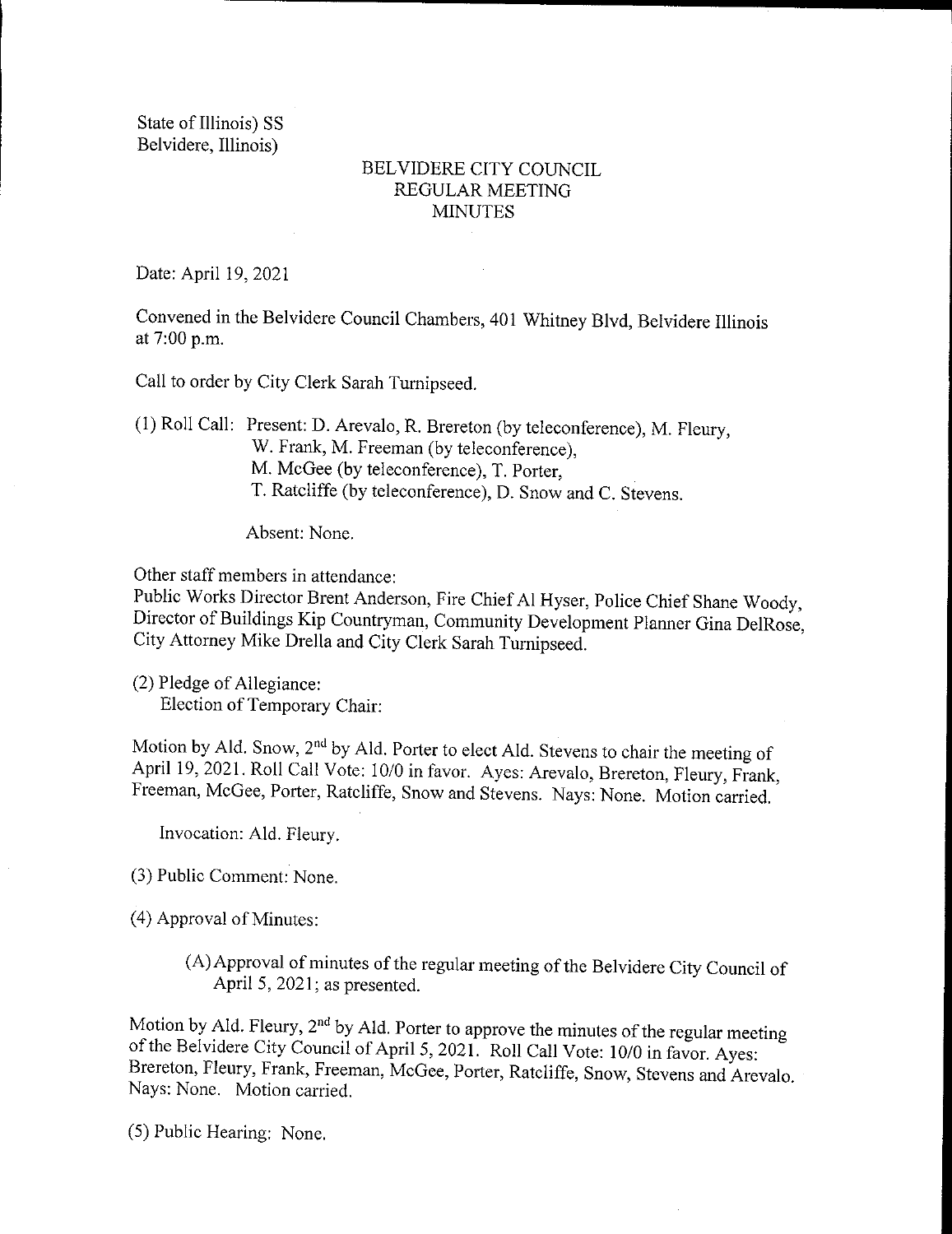## 6) Special Messages and Proclamations:

A) Report of Growth Dimensions by Executive Director Pam Lopez- Fettes. Discussion followed.

(7) Approval of Expenditures: General & Special Fund Expenditures:  $$1,759,842.63$ Water & Sewer Fund Expenditures: \$ 396,146.15

Motion by Ald. Fleury, 2<sup>nd</sup> by Ald. Arevalo to approve the General & Special Fund Expenditures in the amount of \$1,759,842.63. Discussion took place. Roll Call Vote: 10/0 in favor. Ayes: Fleury, Frank, Freeman, McGee, Porter, Ratcliffe, Snow, Stevens, Arevalo and Brereton. Nays: None. Motion carried.

Motion by Ald. Snow, 2<sup>nd</sup> by Ald. Porter to approve the Water & Sewer Fund Expenditures in the amount of \$396,146.15. Roll Call Vote: 10/0 in favor. Ayes: Frank Freeman, McGee, Porter, Ratcliffe, Snow, Stevens, Arevalo, Brereton and Fleury. Nays: None. Motion carried.

8) Committee Reports and Minutes of City Officers:

- A) Monthly Report of Belvidere Police Department Overtime for March 2021.
- B) Monthly Report of Belvidere Fire Department Overtime for March 2021.
- C) Monthly Report of Community Development Department/Planning Department for March 2021.
- D) Monthly Report of Building Department Revenues, Residential Building Permits, Commercial Permits and Case Reports for March 2021.
- E) Monthly General Fund Report for March 2021.
- F) Monthly Water/ Sewer Fund Report March 2021.
- G) Monthly Financial Report for March 2021.
- (H) Monthly CD Investments March 2021.
- I) Minutes of Planning and Zoning Commission April 13, 2021.

Let the record show these reports were placed on file.

J) Minutes of Committee of the Whole— Building, Planning and Zoning and Public Works of April 12, 2021.

Motion by Ald. Arevalo, 2nd by Ald. Frank to approve the minutes of Committee of the Whole— Building, Planning and Zoning and Public Works of April 12, 2021. Roll Call Vote: 10/0 in favor. Ayes: Freeman, McGee, Porter, Ratcliffe, Snow, Stevens, Arevalo, Brereton, Fleury and Frank. Nays: None. Motion carried.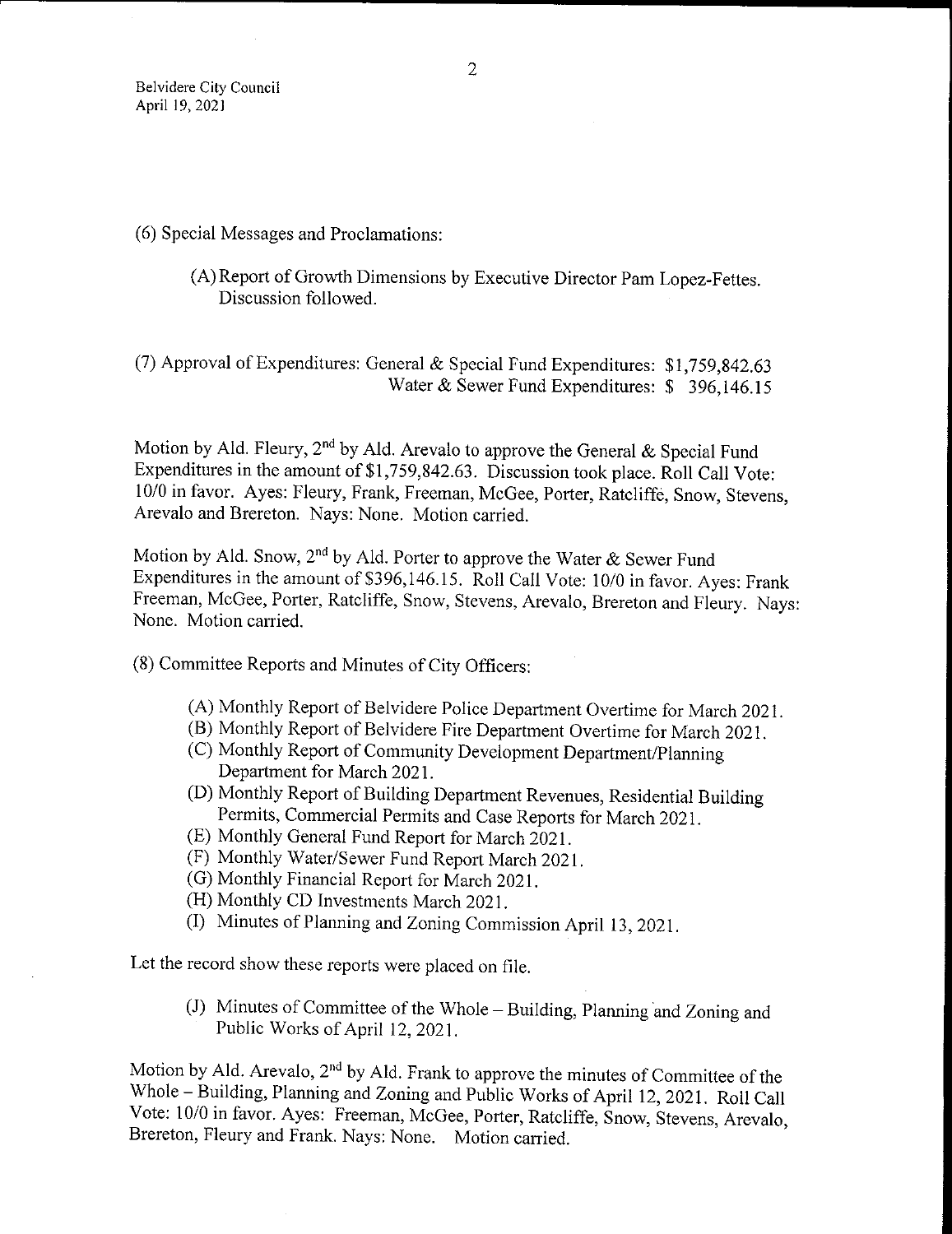- 9) Unfinished Business:
	- (A) Ord.  $#524H 2<sup>nd</sup>$  Reading: An Ordinance Granting a Special Use to Allow Indoor Commercial Entertainment( Video Gaming) with the NB, Neighborhood Business District (600 Logan Avenue).

Tabled March 1, 2021.

10) New Business:

- $(A)$  Ord. #531H 1<sup>st</sup> Reading: An Ordinance Establishing Recapture of Tripp Road Reconstruction between Crystal Parkway and Corporate Parkway in the City of Belvidere, Illinois.
- (B) Ord.  $#532H 1^{st}$  Reading: An Ordinance Granting a Special use to Allow Indoor Commercial Entertainment ( Video Gaming) within the PB, Planned Business District ( 884 Belvidere Road).
- $(C)$  Ord. #533H 1<sup>st</sup> Reading: An Ordinance Providing for Temporary Relief from the Full Requirements of Section  $98-12(a)(3)$  of the City of Belvidere Municipal Code for Fiscal Year 2022 (5/1/2021-04/30/2022).

Let the record show that Ordinances  $#531H - #533H$  were placed on file for first reading.

 $(D)$  Res. #2021-6 – A Resolution Directing the Planning Department to Publish the Zoning Map of the City of Belvidere.

Motion by Ald. Snow, 2<sup>nd</sup> by Ald. Fleury to adopt Resolution #2021-6. Roll Call Vote: 10/0 in favor. Ayes: McGee, Porter, Ratcliffe, Snow, Stevens, Arevalo, Brereton, Fleury, Frank and Freeman. Nays: None. Motion carried.

(E) Res. #2021-7 A Resolution Authorizing the Execution of an Easement Agreement for the Expansion of General Mills Park.

Discussion took place. Motion by Ald. Snow, 2<sup>nd</sup> by Ald. Frank to have a Phase I completed on the Easement for the Expansion of General Mills Park. Further discussion took place. Roll Call Vote: 10/0 in favor. Ayes: Porter, Ratcliffe, Snow, Stevens, Arevalo, Brereton, Fleury, Frank, Freeman and McGee. Nays: None. Motion carried.

Motion by Ald. Snow,  $2<sup>nd</sup>$  by Ald. Porter to table Resolution #2021-7 to the next City Council Meeting. Roll Call Vote: 10/0 in favor. Ayes: Ratcliffe, Snow, Stevens, Arevalo, Brereton, Fleury, Frank, Freeman, McGee and Porter. Nays: None. Motion carried.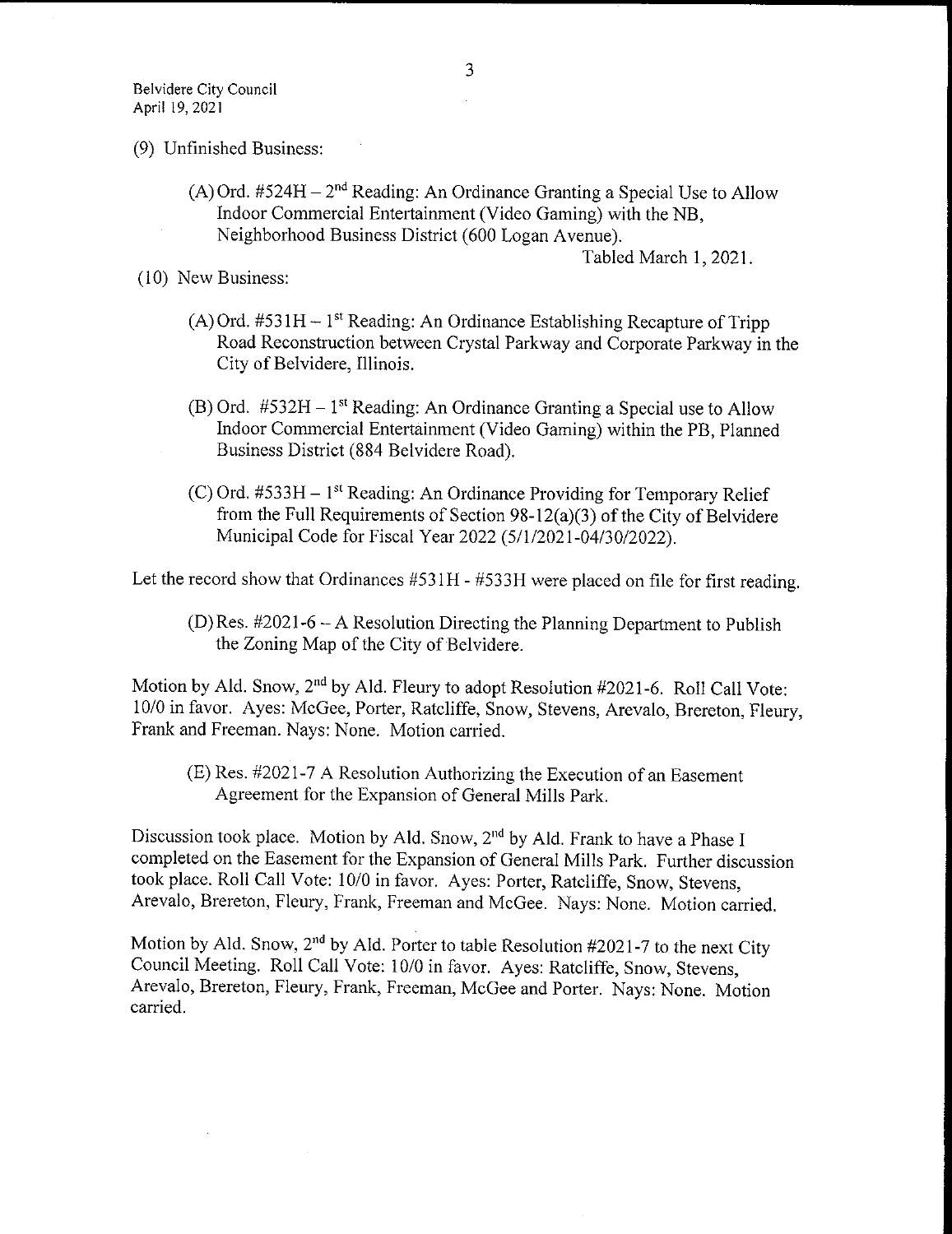Belvidere City Council April 19, 2021

Motions forwarded from Committee of the Whole— Building, Planning and Zoning and Public Works of April 12, 2021.

- A) Motion to reimburse Jim Kanabay at 816 Willow Street for a sewer backup that occurred March 25, 2021 in the amount of \$3,700.00 subject to the homeowner installing a sewer backup prevention system acceptable to the Public Works Department with reimbursement by the City of Belvidere in accordance with city policy. Discussion took place. Roll Call Vote: 9/1 in favor. Ayes: Snow, Stevens, Arevalo, Fleury, Frank, Freeman, McGee, Porter and Ratcliffe. Nays: Brereton. Motion carried.
- B) Motion to approve the 2021 Outdoor Warning Siren System annual preventive maintenance agreement with Braniff Communications in the amount of \$5,580.00. Discussion took place. Roll Call Vote: 10/0 in favor. Ayes: Stevens, Arevalo, Brereton, Fleury, Frank, Freeman, McGee, Porter, Ratcliffe and Snow. Nays: None. Motion carried.
- C) Motion to approve the agreement with Lakeland Biologists for the 2021 Farmington Ponds Maintenance Program at an estimated cost of \$16,000.00. This work will be paid for from the Farming Ponds Special Service Areas. Roll Call Vote: 10/0 in favor. Ayes: Arevalo, Brereton, Fleury, Frank, Freeman, McGee, Porter, Ratcliffe, Snow and Stevens. Nays: None. Motion carried.
- D) Motion to approve the 2021 MFT Street Maintenance Program. Discussion took place. Roll Call Vote: 10/0 in favor. Ayes: Brereton, Fleury, Frank, Freeman, McGee, Porter, Ratcliffe, Snow, Stevens and Arevalo. Nays: None. Motion carried.
- E) Motion to approve the Audit Agreement Letter including Appendix A for additional services up to \$15,000.00 dated April 7, 2021, with Sikich LLP. Discussion took place. Clint Morris spoke from the audience. Roll Call Vote: 10/0 in favor. Ayes: Fleury, Frank, Freeman, McGee, Porter, Ratcliffe, Snow, Stevens, Arevalo and Brereton. Nays: None. Motion carried.
- $(F)$  Motion to accept the grant from General Mills in the amount of \$25,000.00 for additional improvements to General Mills Park. Roll Call Vote: 10/0 in favor. Ayes: Frank, Freeman, McGee, Porter, Ratcliffe, Snow, Stevens, Arevalo, Brereton, and Fleury. Nays: None. Motion carried.